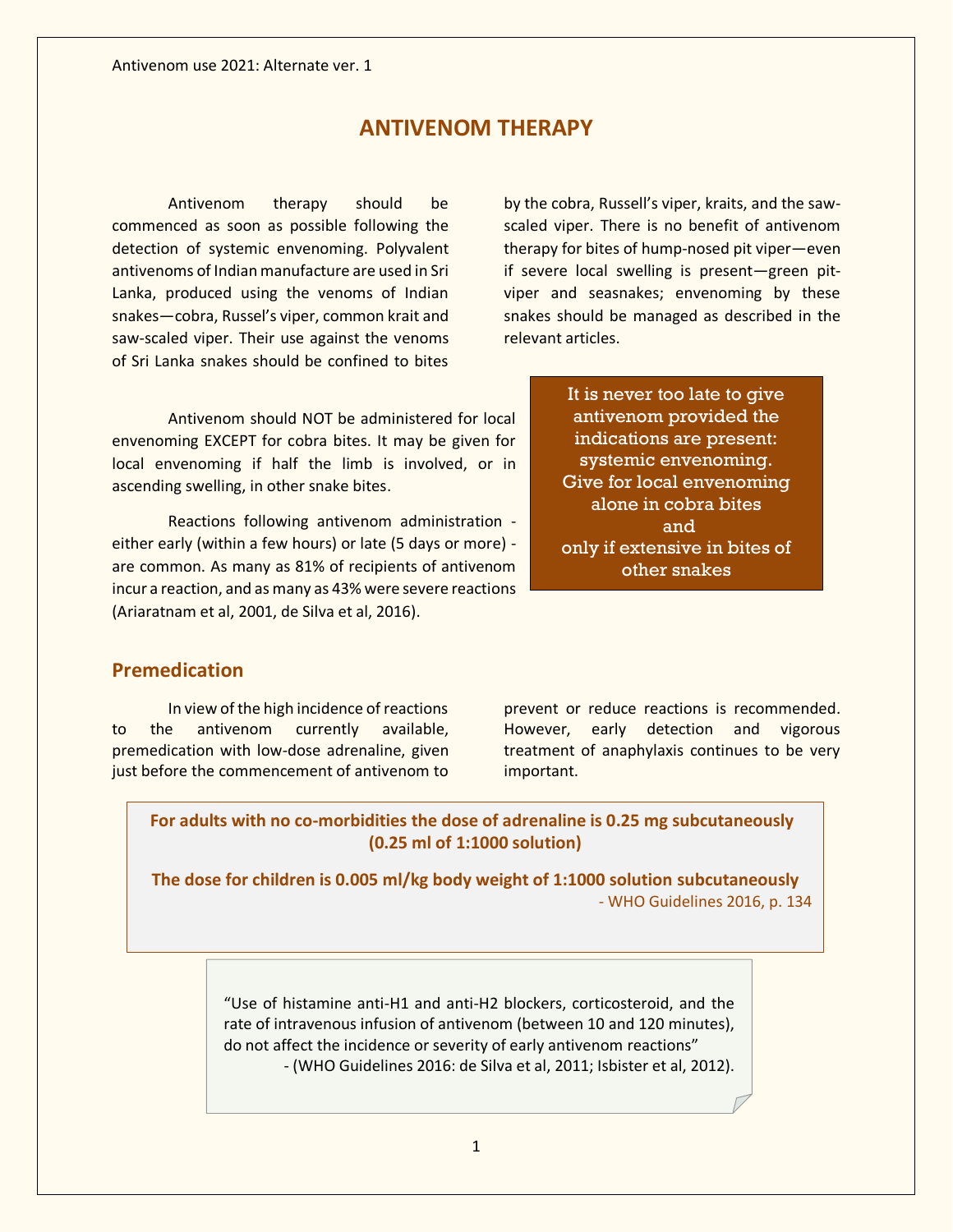## **Antivenom administration**

Antivenom is administered intravenously in both adults and children, after suitable dilution with normal saline. The antivenom dose in children is the same as for adults, as the venom dose would have been the same. But the volume of diluent needs to be adjusted to match the smaller body volume - see the article *Snakebite in Children*. Each vial of

antivenom is supplied by the manufacturer together with a 10 ml ampoule of water for reconstituting prior to use. The total dose to be administered (usually stated as the number of ampoules or *reconstituted* volume) should be made up to a total volume of 500 ml with normal saline and infused over a period of one hour.

#### **Antivenom dose**

100-200 ml (10-20 ampoules) or more of Indian polyspecific antivenom in 400 ml of normal saline infused intravenously over one hour. The dose of antivenom depends on the severity of envenoming—in acute, severe coagulopathy following Russell's viper bites 30 ampoules should be given as the first dose.

In **cobra and krait bites** usually **one** antivenom dose (10 ampoules) is sufficient.

In **Russell's viper bites** the first antivenom dose of 20-30 ampoules may be **repeated** in 6 hours in a dose of 10 ampoules if coagulopathy persists.

The endpoint of antivenom therapy is reversal of coagulopathy as determined by serial performance of the 20WBCT. Do not continue antivenom administration for persistent

#### CAUTION

Observe the patient carefully for signs of anaphylaxis

neurotoxicity, provided the coagulopathy has been reversed. In viper bites, monitor the efficacy of antivenom by repeatedly performing the 20WBCT at the bedside. Initially before the start of antivenom therapy. Repeat in 6 hours following antivenom infusion. If the blood does not clot in 20 minutes, repeat antivenom infusion (10 ampoules) and perform 20WBCT 6 hours later.

Continue the cycle till the blood clots.

#### **MONITOR**

Pulse, blood pressure and respiration and observe for the appearance of a rash

Have adrenaline available at the bedside

#### TREAT ANAPHYLACTIC REACTIONS IMMEDIATELY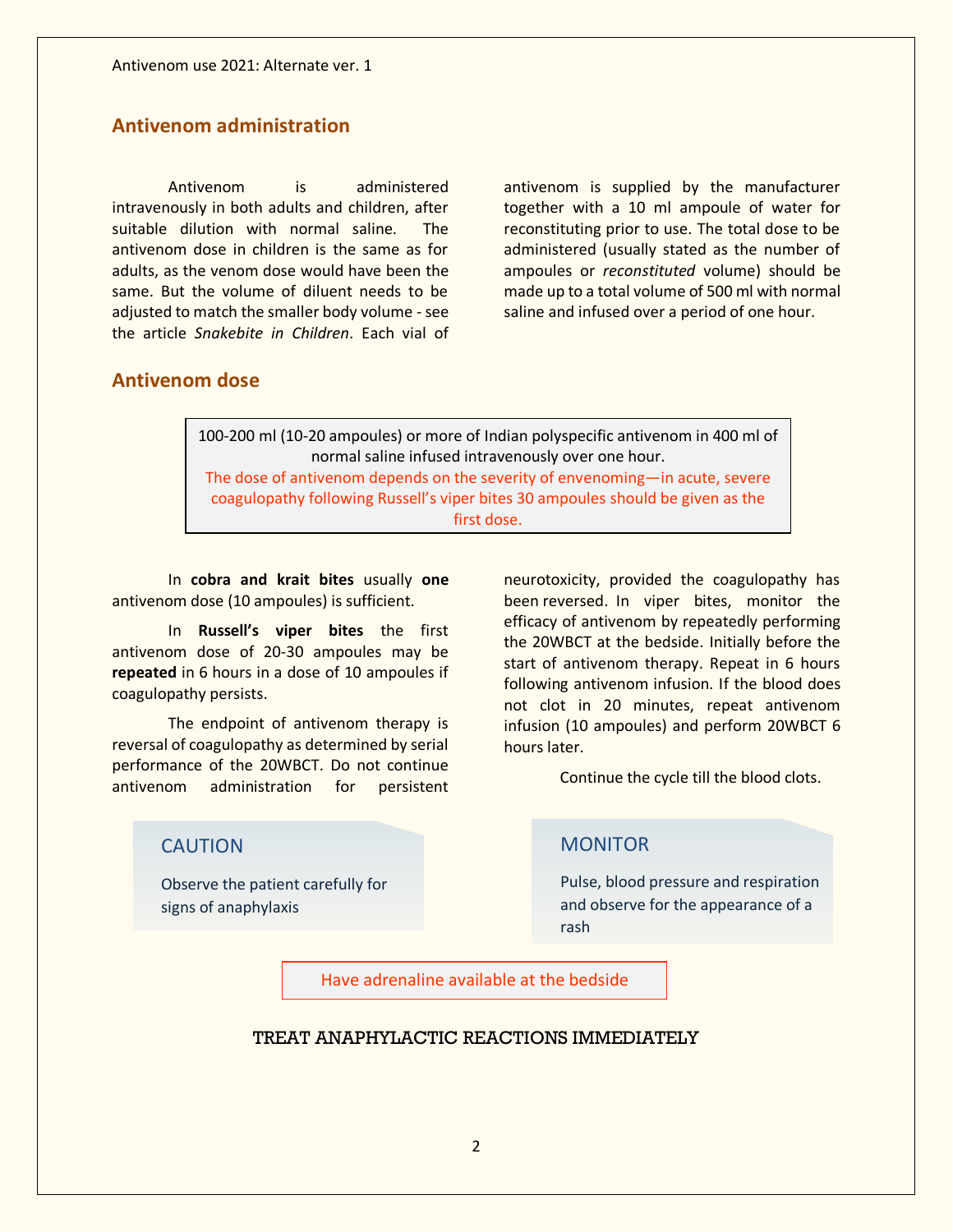# **ANAPHYLACTIC REACTIONS**

"The treatment of anaphylactic reactions to antivenom involves pharmacologic and nonpharmacologic interventions. Non-pharmacologic measures include temporarily stopping the antivenom infusion, airway management and fluid resuscitation. The mainstay of pharmacologic management is adrenaline given intramuscularly, which pharmacokinetic studies have shown to be superior to subcutaneous administration."

"Antihistamines and corticosteroids are no longer recommended for the treatment of anaphylaxis"

(de Silva HA et al, 2015; Simons FE et al, 2011 & 2013)

The WHO Guidelines 2016 clearly states that the mainstay of treatment of anaphylaxis following antivenom administration is intramuscular administration of adrenaline (of 0.5 mg for adults, 0.01 mg/kg body weight for children). It goes on to say that additional treatment can be given in the following circumstances:

- If bronchospasm is present inhaled salbutamol or terbutaline, and
- Chlorpheniramine maleate (adults 10 mg, children 0.2 mg/kg by intravenous injection over a few minutes).
- Intravenous hydrocortisone (adults 100 mg, children 2 mg/kg body weight) can be given, but it is unlikely to act for several hours.

Patients who remain shocked and hypotensive should be laid supine with their legs elevated and given intravenous volume replacement with 0.9% saline (1-2 litres rapidly in an adult). Intravenous epinephrine (adrenaline) infusion should be considered [adult dose 1mg (1.0 ml) of 0.1% solution in 250 ml 5% dextrose or 0.9% saline.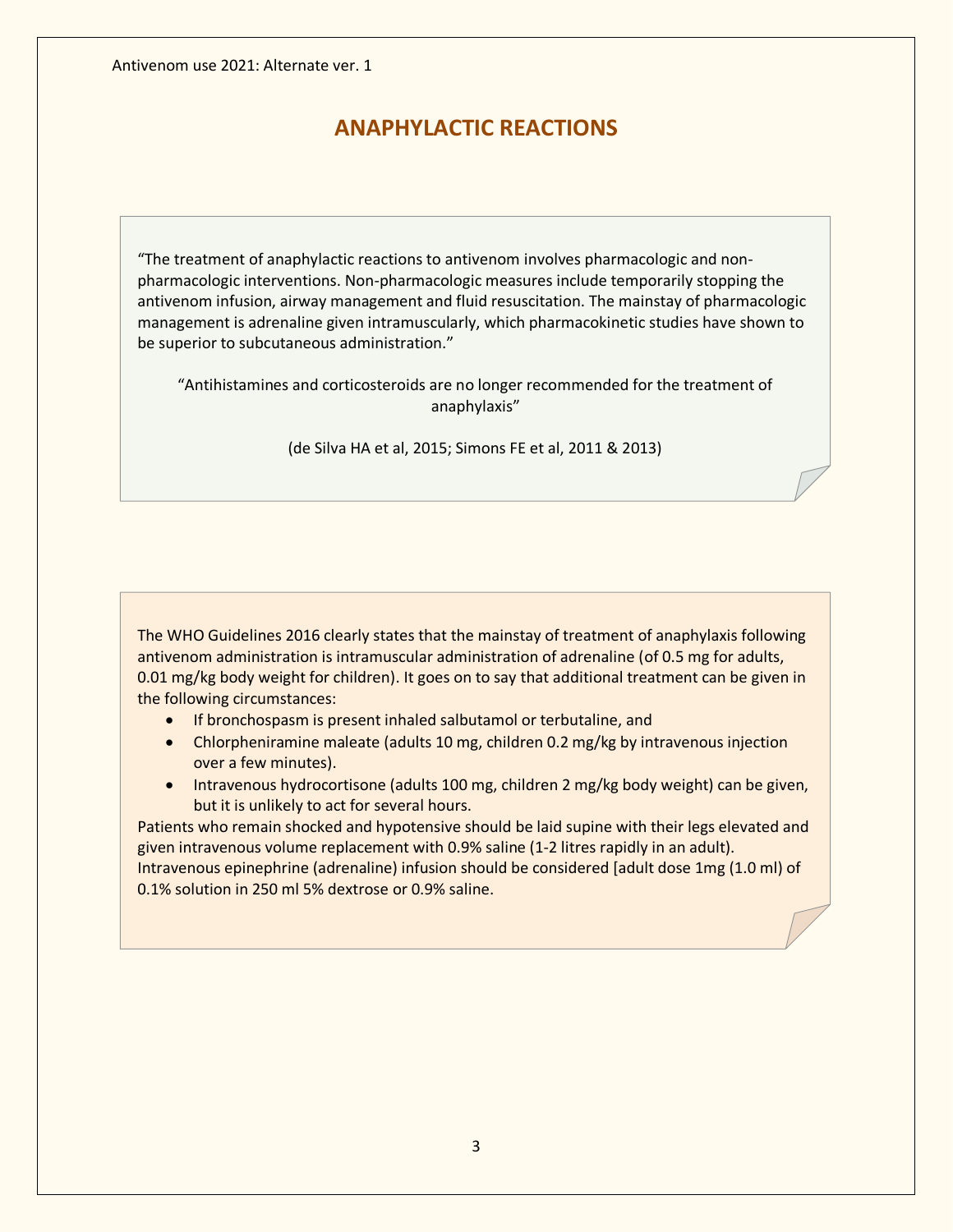## **OTHER ANTIVENOM REACTIONS**

Anaphylaxis is one of three possible types of reactions seen following antivenom administration. Competency in identifying them and responding appropriately is an essential part of the management of a snakebite victim. The following section has been compiled with material taken from the WHO Guidelines, 2016, pages 131 & 134, sections 6.7.5 & 6.7.5.4 and outlines treatment strategies.

Reactions following antivenom administration can take three forms:

1. **Early anaphylactic reactions**: usually within minutes and up to 180 minutes after starting antivenom. The patient begins to itch (often over the scalp) and develops urticaria, dry cough, fever, nausea, vomiting, abdominal colic, diarrhoea and tachycardia. A minority of these patients may develop severe life-threatening anaphylaxis: hypotension, bronchospasm and angio-oedema.

2. **Pyrogenic (endotoxin) reactions**: usually develop 1-2 hours after treatment. Symptoms include shaking chills (rigors), fever, vasodilatation and a fall in blood pressure.

#### **Treatment of Reactions**

**Anaphylactic reactions**: Epinephrine (adrenaline) is given intramuscularly (ideally into the upper lateral thigh) in an initial dose of 0.5 mg for adults, 0.01 mg/kg body weight for children. Patients who remain shocked and hypotensive should be laid supine with their legs elevated and given intravenous volume replacement with 0.9% saline (1-2 litres rapidly in an adult). Intravenous epinephrine (adrenaline) infusion should be considered [adult dose 1mg (1.0 ml) of 0.1% solution in 250 ml 5% dextrose or 0.9% saline - (i.e.,  $4 \mu$  (micro) g/ml concentration) - infused at  $1-4$  μ (micro) g/minute (15–60 drops/min using a

**Pyrogenic reactions**: the patient must be cooled physically (remove clothing, tepid sponging with fanning) and given an antipyretic (e.g., paracetamol by mouth or suppository).

Febrile convulsions may be precipitated in children. These reactions are caused by pyrogen contamination during the manufacturing process. They are commonly reported.

3. **Late (serum sickness type) reactions**: developing 1-12 (mean 7) days after treatment. Clinical features include fever, nausea, vomiting, diarrhoea, itching, recurrent urticaria, arthralgia, myalgia, lymphadenopathy, periarticular swellings, mononeuritis multiplex, proteinuria with immune complex nephritis and rarely encephalopathy. Patients who suffer early reactions that are treated with antihistamines and corticosteroid are less likely to develop late reactions.

microdropper burette chamber), increasing to maximum 10  $\mu$  (micro) g/min] and, in patients who remain hypotensive, a vasopressor agent such as dopamine [dose 400mg in 500ml 5% dextrose or 0.9% saline infused at  $2-5 \mu$  (micro) g/kg/min].

Patients who remain dyspnoeic, with bronchospasm or angioedema, should be propped up at 45 degrees and given supplemental oxygen by any available route together with optimal nebulised/inhaled and/or parenteral bronchodilator (β2 agonist) (Kemp & Kemp, 2014).

Intravenous fluids should be given to correct hypovolaemia. Patients who also exhibit features of anaphylaxis should be given adrenaline as well (see above).